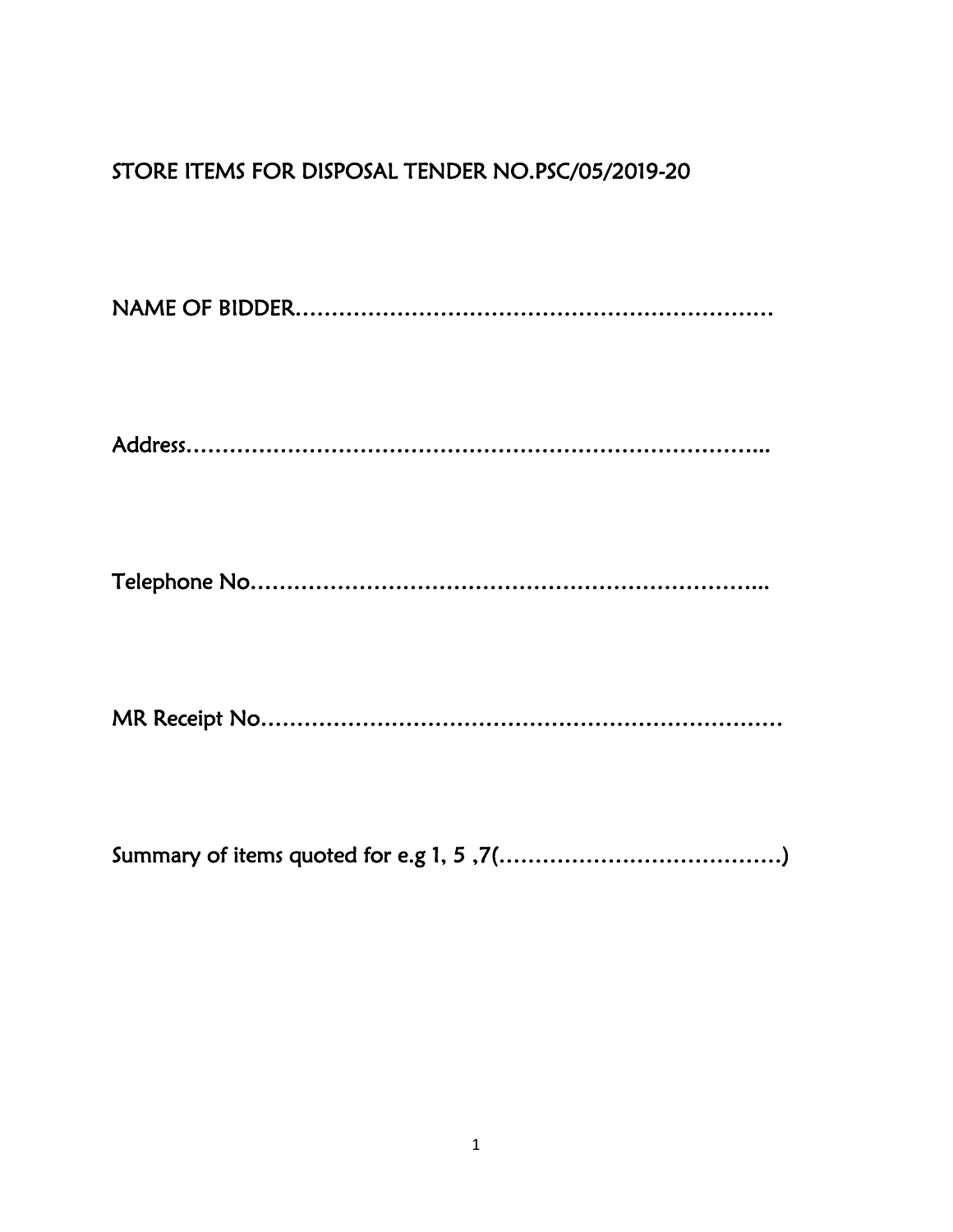## STORE ITEMS FOR DISPOSAL TENDER NO.PSC/05/2019-20

| S/No           | <b>Store Items</b>                                   | Qty            | Lot            | Location        | <b>Amount</b> |
|----------------|------------------------------------------------------|----------------|----------------|-----------------|---------------|
|                |                                                      |                | No             |                 | Quoted(kshs)  |
| $\mathbf{1}$ . | Assorted                                             | 71             | 1              | $5th$ flr       |               |
|                | chairs/seats                                         |                |                |                 |               |
| 2.             | <b>DVD</b>                                           | $\mathbf{1}$   | $\overline{2}$ | ACU room        |               |
| 3.             | TV 12" Sony                                          | $\mathbf{1}$   | $\overline{2}$ | ACU room        |               |
| 4.             | TV Sony $\overline{32"}$                             | $\mathbf{1}$   | $\overline{2}$ | ACU room        |               |
| 5.             | Power Supply for<br>telephone                        | $\mathbf{1}$   | 3              | $5th$ fir       |               |
| 6.             | Telephone Heads                                      | $\mathbf{1}$   | 3              | basement        |               |
| 7.             | <b>Telephone Heads</b>                               | 10             | 3              | basement        |               |
| 8.             | <b>Electric Cooker</b>                               | 1              | $\overline{4}$ | basement        |               |
| 9.             | Water Dispenser                                      | $\overline{4}$ | $\overline{4}$ | basement        |               |
| 10.            | 4 Drawer Cabinet                                     | $\overline{2}$ | 5              | $5th$ flr       |               |
| 11.            | Old Trolleys                                         | 6              | 5              | outside         |               |
| 12.            | Open Cabinet                                         | 1              | 5              | $5th$ fir       |               |
| 13.            | Server Cabinet                                       | 10             | 5              | $5th$ flr &     |               |
|                |                                                      |                |                | outside         |               |
| 14.            | <b>Glass Table</b>                                   | $\mathbf{1}$   | 6              | <b>Basement</b> |               |
| 15.            | Tables                                               | 5              | 6              | <b>Basement</b> |               |
| 16.            | Flash Doors, 1No<br>steel door and<br>1No grill door | $\overline{7}$ | $\overline{7}$ | <b>Basement</b> |               |
| 17.            | <b>Assorted Broken</b><br>Timbers                    | assort<br>ed   | 8              | <b>Basement</b> |               |
| 18.            | Old Broken<br>Chipboards                             |                | 8              | basement        |               |
| 19.            | Calculator                                           | 11             | 9              | basement        |               |
| 20.            | Cheque writing<br>machine                            | 1              | 9              | basement        |               |
| 21.            | Diskette Boxes                                       | 12             | 9              | basement        |               |
| 22.            | Ideal Shredder                                       | 1              | 9              | basement        |               |
| 23.            | Photocopier                                          | 1              | 9              | basement        |               |